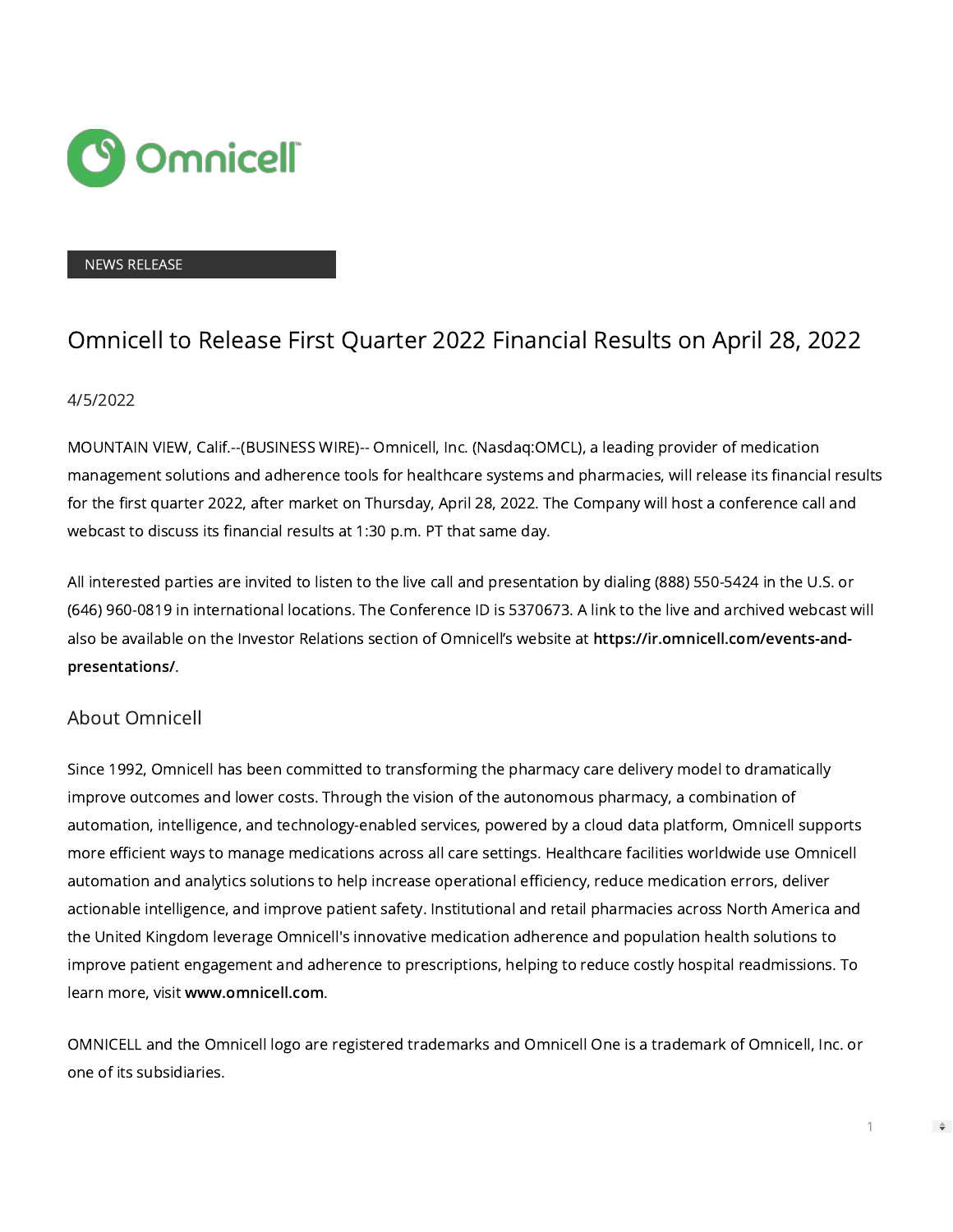## Forward-Looking Statements

To the extent any statements contained in this press release deal with information that is not historical, these statements are "forward-looking statements" within the meaning of the Private Securities Litigation Reform Act of 1995. Without limiting the foregoing, statements including the words "expect," "intend," "may," "will," "should," "would," "could," "plan," "potential," "anticipate," "believe," "forecast," "guidance," "outlook," "goals," "target," "estimate," "seek," "predict," "project," and similar expressions are intended to identify forward-looking statements. Forward-looking statements are subject to the occurrence of many events outside Omnicell's control. Such statements include, but are not limited to planned new products and services and the related expected benefits (and any implied financial impact), and statements about Omnicell's strategy, plans, objectives, goals, and vision. Actual results and other events may differ significantly from those contemplated by forward-looking statements due to numerous factors that involve substantial known and unknown risks and uncertainties. These risks and uncertainties include, among other things, (i) risks related to the ongoing COVID-19 pandemic (including new variants of the virus), (ii) Omnicell's ability to take advantage of growth opportunities and develop and commercialize new solutions and enhance existing solutions, (iii) continued and increased competition from current and future competitors in the medication management automation solutions market and the medication adherence solutions market, (iv) unfavorable general economic and market conditions or reduction in demand for our solutions, (v) risks related to Omnicell's investments in new business strategies or initiatives, including its transition to selling more products and services on a subscription basis, (vi) any disruption in Omnicell's information technology systems and breaches of data security or cyber-attacks on its systems or solutions, (vii) Omnicell's ability to protect its intellectual property, (viii) Omnicell's ability to meet the demands of, or maintain relationships with, its institutional, retail, and specialty pharmacy customers, (ix) risks related to the availability and sources of raw materials and components or price fluctuations, shortages, or interruptions of supply, (x) Omnicell's dependence on a limited number of suppliers for certain components, equipment, and raw materials, as well as technologies provided by third-party vendors, and (xi) other risks and uncertainties further described in the "Risk Factors" section of Omnicell's most recent Annual Report on Form 10-K and subsequent quarterly reports on Form 10-Q, as well as in Omnicell's other reports filed with or furnished to the United States Securities and Exchange Commission ("SEC"), available at [www.sec.gov](https://cts.businesswire.com/ct/CT?id=smartlink&url=http%3A%2F%2Fwww.sec.gov&esheet=52654447&newsitemid=20220405006102&lan=en-US&anchor=www.sec.gov&index=3&md5=6118c3dd8654006ef00e4e1a2b888f5d). Forward-looking statements should be considered in light of these risks and uncertainties. Investors and others are cautioned not to place undue reliance on forward-looking statements. All forward-looking statements contained in this press release speak only as of the date of this press release. Omnicell assumes no obligation to update any such statements publicly, or to update the reasons actual results could differ materially from those expressed or implied in any forward-looking statements, whether as a result of changed circumstances, new information, future events, or otherwise, except as required by law.

### OMCL-E

 $\Rightarrow$